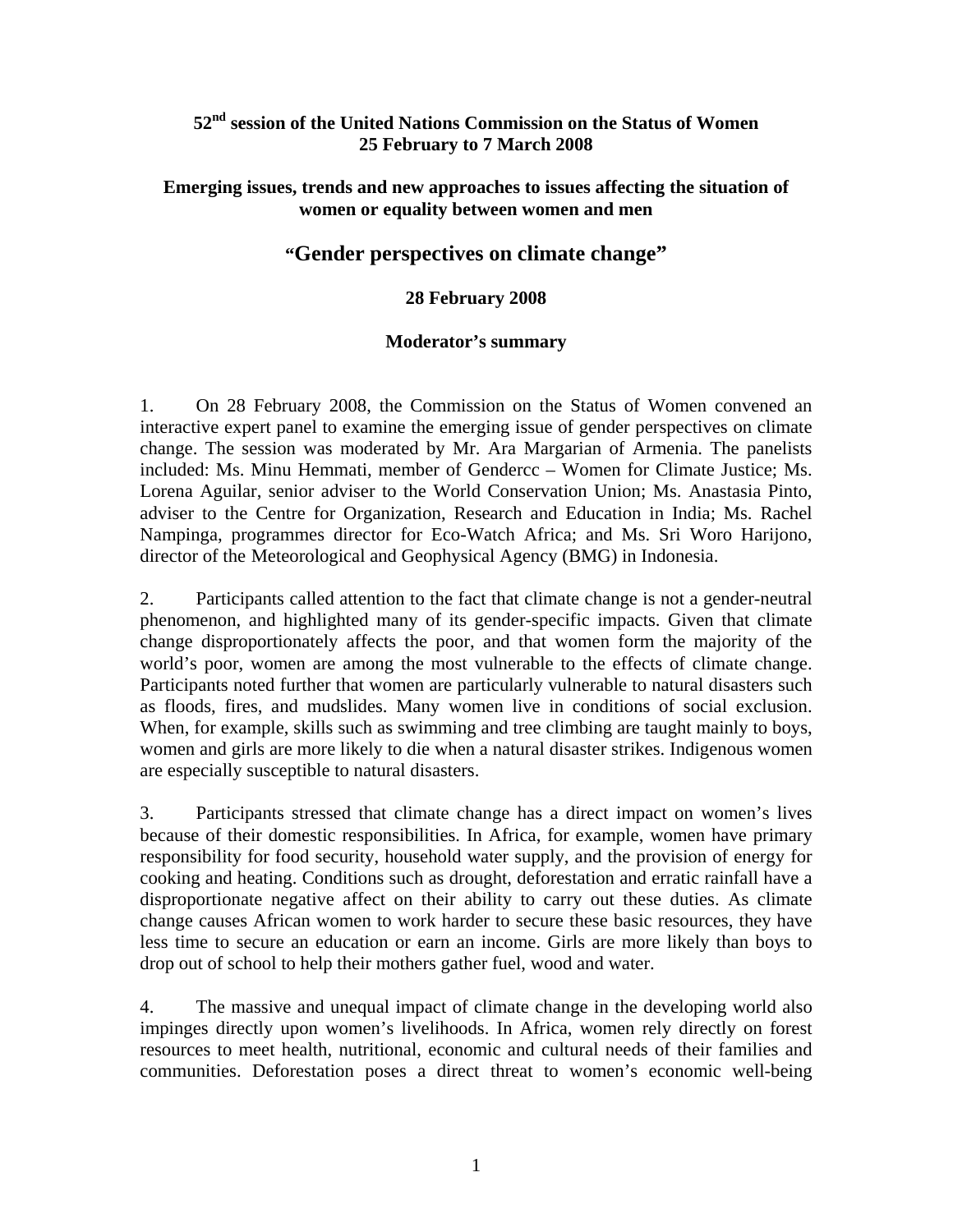because forests provide a significant source of environmentally-based income generating activities for women.

5. Women in developing countries are also primarily responsible for the production of food, mostly through subsistence forms of production, and are highly exposed to the risks that come with drought and uncertain rainfall. In the agricultural sector, women are the main producers of the world's staple crops, producing 60 to 80 per cent of the food in most developing countries. Concern was voiced that if global climate change leads to El Niño-like conditions, crop production in Africa will decline, worsening the living conditions for the women and communities that rely on this agricultural activity.

6. In the Asia- Pacific region, for example, women in many communities are responsible for a large part of aquaculture production and harvesting. If current global warming trends continue, there will be a significant depletion of fish stock and the coral reef destruction will result in loss of key marine ecosystems that are central to supporting marine resources which comprise a major source of women's livelihoods in the region.

7. Participants also pointed out that the decline of rainfall and the scarcity of water resources threatened women's security, health and well-being. According to estimates, by 2050, there will be 250 million environmental refugees, or people who are forced to flee their homes due to increasing incidence of droughts, desertification and extreme weather conditions.

8. Participants stressed, however, that women are not just victims of climate change; they are also powerful agents of change. Women have demonstrated unique knowledge and expertise in leading strategies to combat the effects of climate change, as well as natural disaster management, especially at the grassroots level. Participants also noted that women play a vital leadership role in community revitalization and natural resource management. Overall, however, women tend to be underrepresented in decision-making on sustainable development, including on climate change, and this impedes their ability to contribute their unique and valuable perspectives and expertise on the issue.

9. With respect to natural resource management, participants drew attention to the different types of contributions that women and men can make. In forest resource management, for example, women play key roles in planting, protecting or caring for seedlings and small trees, as well as in planting and maintaining homestead woodlots and plantations on public lands, whereas men are more likely to be involved in extracting timber. Women typically gather non-timber forest products for commercial purposes and to improve the living conditions within their households (e.g. medicines, fodder for livestock). Participants mentioned, for example, that the representative of the Equilibrium Fund, which is a regional initiative for Guatemala, Nicaragua, El Salvador and Honduras, has been participating in carbon trading dialogues with the United States and Europe to show how specific projects could help improve women's lives, adapt to changes caused by climate change and reduce greenhouse gases. Participants also noted that women were beginning to play important roles in tropical forest preservation, as women's groups were managing forest resources and development projects through woodlot ownership, tree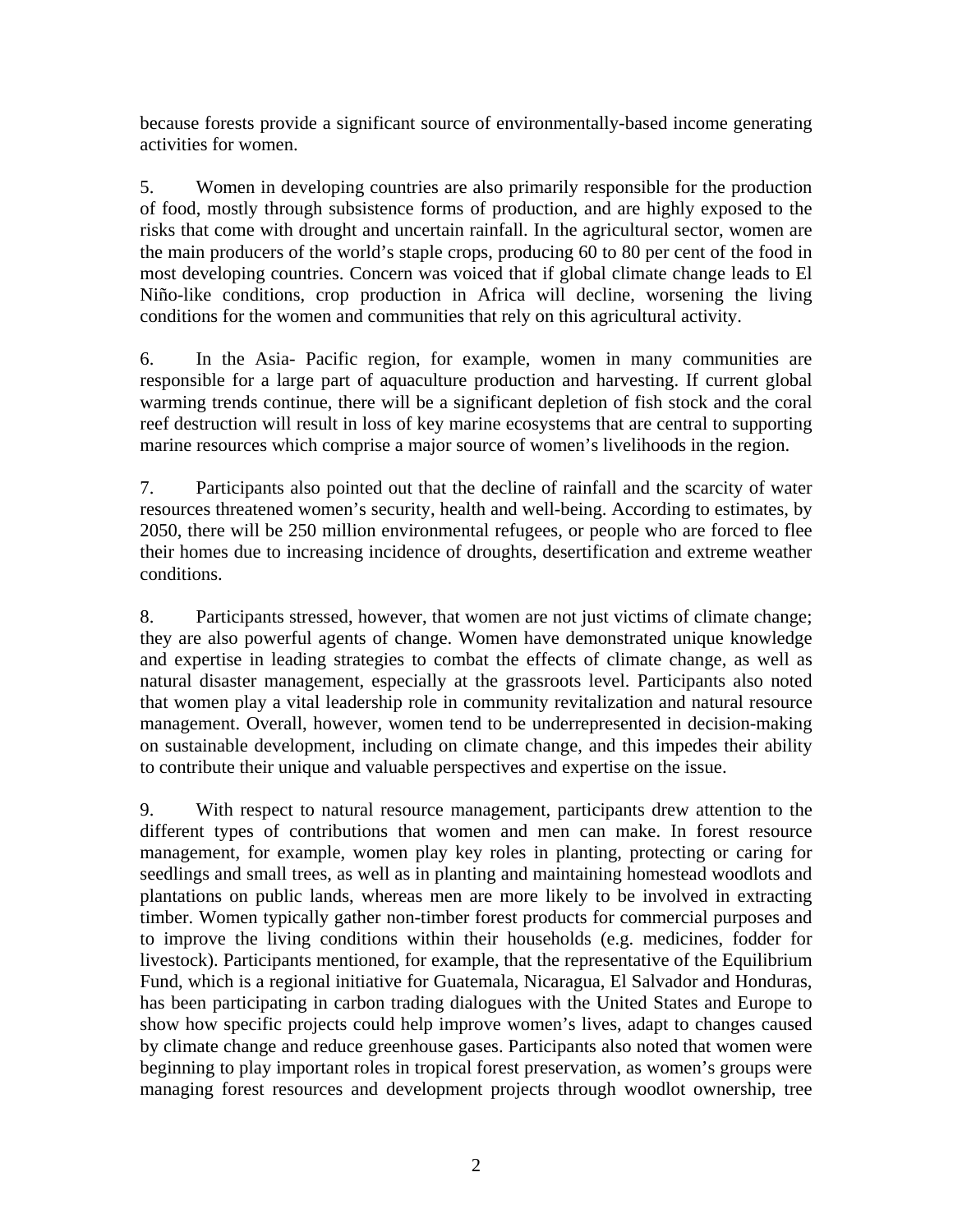planting and nursery development.

10. Actions that are being taken to increase women's participation in climate change activities include global and national networks, awareness-raising, advocacy for greater participation of women in the climate change negotiations, and promoting the inclusion of gender perspectives in policy formulation and evaluation. In this regard, the special role of civil society organizations was highlighted. Participants also raised the fact that women have been engaged in a number of activities aimed at mitigating the effects of climate change. Several national level examples were given of women spearheading massive tree planting efforts, household waste-recycling initiatives, and projects to produce fertilizers from organic waste, in support of the "four R's" – reduce, reuse, recycle and replant.

11. Participants noted that climate change is best addressed in the context of sustainable development, because of its impact on the environment and on economic and social development. At the national level, it was suggested that the issue of climate change from a gender perspective should be integrated into all national policies and programmes that address sustainable development.

12. Participants underscored that the international climate change negotiation process and climate change policies at the national level must adopt the principles of gender equality at all stages, including research, analysis and design and implementation of mitigation and adaptation strategies. In particular, it was suggested that action should be taken to include gender mainstreaming in all mitigation and adaptation policies, including gender impact assessments and gender-responsive budgeting. The use of gender-sensitive indicators and criteria for analysing the impacts of policies was also called for. Participants noted that practical tools would have to be created to integrate gender equality into climate change policies and evaluate their impact.

13. It was noted that there was a greater need for the involvement of and participation of women in the current international policy dialogue on climate change. Participants stressed that there was a need for increased attention to mobilizing and supporting women's groups and networks to advocate for and raise awareness on climate change. Partnerships should be forged between international organizations, national mechanisms, the scientific community and the women's movement to ensure that gender equality perspectives is mainstreamed in climate change efforts. Participants suggested that continuous representation of women and gender experts at the international level, including in activities organized in the context of pursuing the Bali Plan of Action, was crucial. The need to link discussions at the grassroots level with those taking place at the international level was also emphasized. Providing capacity building opportunities for women to enable them to become effective advocates on policy on climate change was also crucial.

14. Participants also highlighted the need for research to obtain more comprehensive data on gender aspects of climate change in relation to both mitigation and adaptation strategies. Sex-disaggregated data needed to be collected and published, and a gender